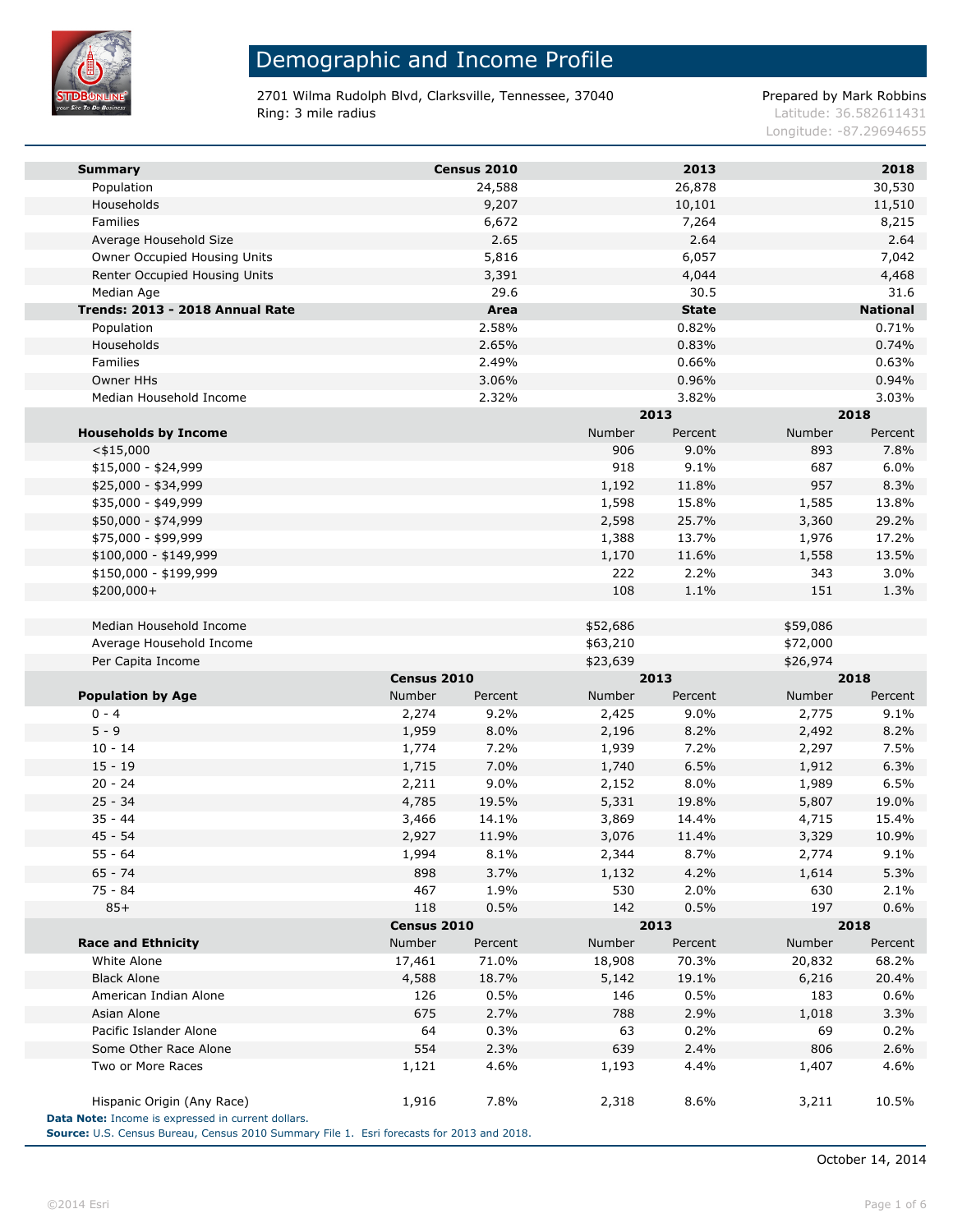

2701 Wilma Rudolph Blvd, Clarksville, Tennessee, 37040 Prepared by Mark Robbins Ring: 3 mile radius and the results of the contract of the contract of the contract of the contract of the contract of the contract of the contract of the contract of the contract of the contract of the contract of the con

### Trends 2013-2018



Population by Age



2013 Household Income



2013 Population by Race



2013 Percent Hispanic Origin: 8.6%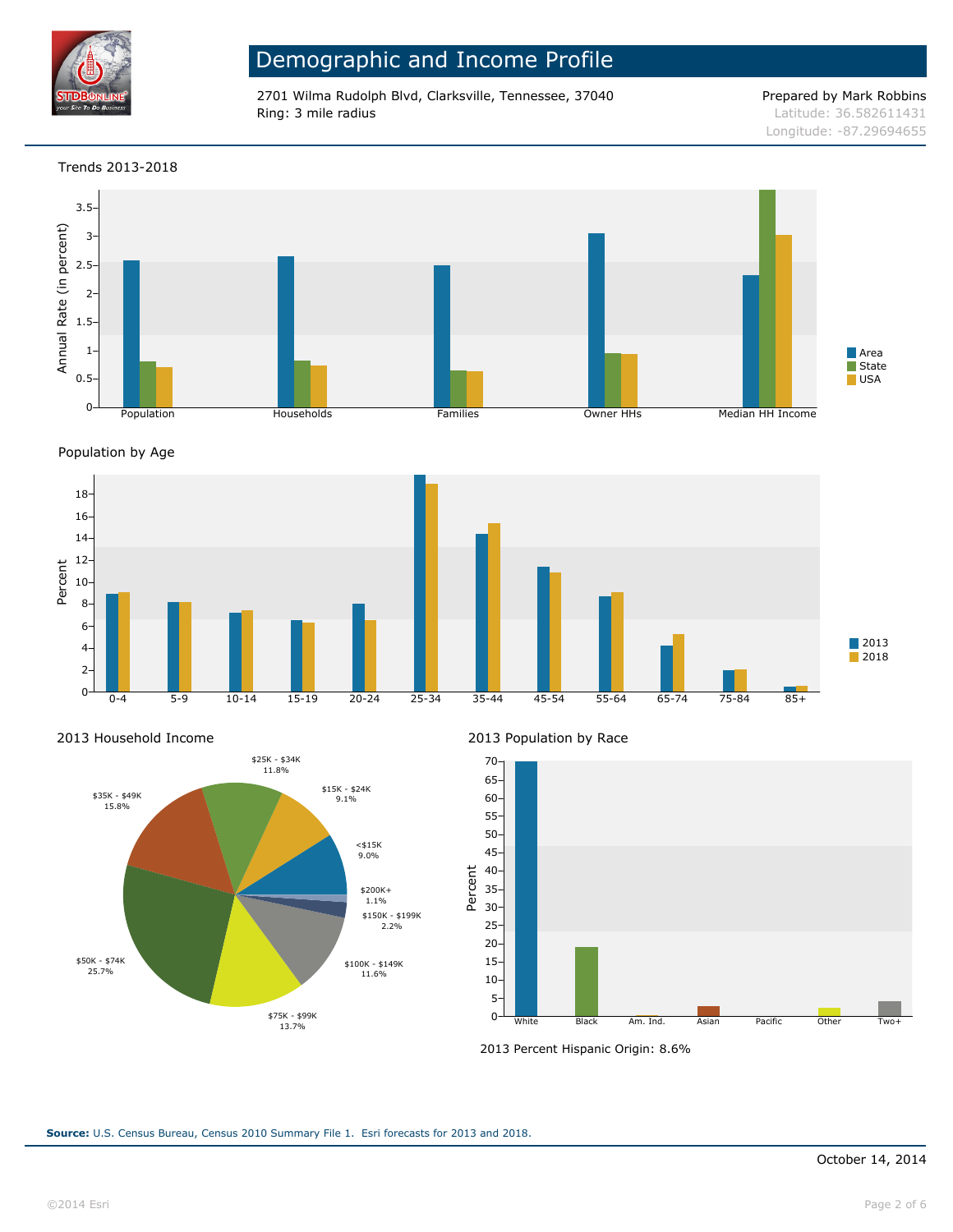

m.

# Demographic and Income Profile

2701 Wilma Rudolph Blvd, Clarksville, Tennessee, 37040 Prepared by Mark Robbins Ring: 5 mile radius and the results of the contract of the contract of the contract of the contract of the contract of the contract of the contract of the contract of the contract of the contract of the contract of the con

Longitude: -87.29694655

| <b>Summary</b>                                                                                                                                  |               | Census 2010 |          | 2013         |          | 2018            |  |
|-------------------------------------------------------------------------------------------------------------------------------------------------|---------------|-------------|----------|--------------|----------|-----------------|--|
| Population                                                                                                                                      |               | 62,315      |          | 67,711       |          | 76,741          |  |
| Households                                                                                                                                      |               | 23,104      |          | 25,178       |          | 28,689          |  |
| Families                                                                                                                                        |               | 16,301      |          | 17,668       |          | 19,984          |  |
| Average Household Size                                                                                                                          |               | 2.63        |          | 2.62         |          | 2.62            |  |
| Owner Occupied Housing Units                                                                                                                    |               | 14,431      |          | 15,016       |          | 17,347          |  |
| Renter Occupied Housing Units                                                                                                                   |               | 8,673       |          | 10,161       |          | 11,342          |  |
| Median Age                                                                                                                                      |               | 29.3        |          | 30.3         |          | 31.3            |  |
| Trends: 2013 - 2018 Annual Rate                                                                                                                 |               | Area        |          | <b>State</b> |          | <b>National</b> |  |
| Population                                                                                                                                      |               | 2.54%       |          | 0.82%        |          | 0.71%           |  |
| Households                                                                                                                                      |               | 2.65%       |          | 0.83%        |          | 0.74%           |  |
| <b>Families</b>                                                                                                                                 |               | 2.49%       |          | 0.66%        |          | 0.63%           |  |
| Owner HHs                                                                                                                                       |               | 2.93%       |          | 0.96%        |          | 0.94%           |  |
| Median Household Income                                                                                                                         |               | 2.18%       |          | 3.82%        |          | 3.03%           |  |
|                                                                                                                                                 |               | 2013        |          |              | 2018     |                 |  |
| <b>Households by Income</b>                                                                                                                     |               |             | Number   | Percent      | Number   | Percent         |  |
| $<$ \$15,000                                                                                                                                    |               |             | 3,086    | 12.3%        | 3,159    | 11.0%           |  |
| \$15,000 - \$24,999                                                                                                                             |               |             | 2,361    | 9.4%         | 1,818    | 6.3%            |  |
| \$25,000 - \$34,999                                                                                                                             |               |             | 2,491    | 9.9%         | 2,018    | 7.0%            |  |
| \$35,000 - \$49,999                                                                                                                             |               |             | 3,601    | 14.3%        | 3,594    | 12.5%           |  |
| \$50,000 - \$74,999                                                                                                                             |               |             | 6,311    | 25.1%        | 8,052    | 28.1%           |  |
| \$75,000 - \$99,999                                                                                                                             |               |             | 3,442    | 13.7%        | 4,827    | 16.8%           |  |
| $$100,000 - $149,999$                                                                                                                           |               |             | 2,951    | 11.7%        | 3,884    | 13.5%           |  |
| \$150,000 - \$199,999                                                                                                                           |               |             | 547      | 2.2%         | 834      | 2.9%            |  |
| \$200,000+                                                                                                                                      |               |             | 388      | 1.5%         | 504      | 1.8%            |  |
|                                                                                                                                                 |               |             |          |              |          |                 |  |
| Median Household Income                                                                                                                         |               |             | \$52,684 |              | \$58,689 |                 |  |
| Average Household Income                                                                                                                        |               |             | \$63,695 |              | \$72,479 |                 |  |
|                                                                                                                                                 |               |             |          |              |          |                 |  |
|                                                                                                                                                 |               |             |          |              |          |                 |  |
| Per Capita Income                                                                                                                               |               |             | \$23,994 |              | \$27,328 |                 |  |
|                                                                                                                                                 | Census 2010   |             |          | 2013         |          | 2018            |  |
| <b>Population by Age</b>                                                                                                                        | Number        | Percent     | Number   | Percent      | Number   | Percent         |  |
| $0 - 4$                                                                                                                                         | 5,713         | 9.2%        | 6,059    | 8.9%         | 6,910    | 9.0%            |  |
| $5 - 9$                                                                                                                                         | 4,869         | 7.8%        | 5,480    | 8.1%         | 6,219    | 8.1%            |  |
| $10 - 14$                                                                                                                                       | 4,461         | 7.2%        | 4,807    | 7.1%         | 5,684    | 7.4%            |  |
| $15 - 19$                                                                                                                                       | 4,764         | 7.6%        | 4,788    | 7.1%         | 5,202    | 6.8%            |  |
| $20 - 24$                                                                                                                                       | 5,972         | 9.6%        | 5,720    | 8.4%         | 5,448    | 7.1%            |  |
| $25 - 34$                                                                                                                                       | 11,450        | 18.4%       | 12,882   | 19.0%        | 14,150   | 18.4%           |  |
| $35 - 44$                                                                                                                                       | 8,541         | 13.7%       | 9,388    | 13.9%        | 11,404   | 14.9%           |  |
| $45 - 54$                                                                                                                                       | 7,228         | 11.6%       | 7,663    | 11.3%        | 8,193    | 10.7%           |  |
| $55 - 64$                                                                                                                                       | 4,830         | 7.8%        | 5,667    | 8.4%         | 6,709    | 8.7%            |  |
| $65 - 74$                                                                                                                                       | 2,549         | 4.1%        | 3,113    | 4.6%         | 4,221    | 5.5%            |  |
| 75 - 84                                                                                                                                         | 1,422         | 2.3%        | 1,562    | 2.3%         | 1,882    | 2.5%            |  |
| $85+$                                                                                                                                           | 518           | 0.8%        | 583      | 0.9%         | 719      | 0.9%            |  |
|                                                                                                                                                 | Census 2010   |             |          | 2013         |          | 2018            |  |
| <b>Race and Ethnicity</b>                                                                                                                       | <b>Number</b> | Percent     | Number   | Percent      | Number   | Percent         |  |
| White Alone                                                                                                                                     | 42,183        | 67.7%       | 45,497   | 67.2%        | 50,016   | 65.2%           |  |
| <b>Black Alone</b>                                                                                                                              | 13,724        | 22.0%       | 15,155   | 22.4%        | 18,101   | 23.6%           |  |
| American Indian Alone                                                                                                                           | 288           | 0.5%        | 327      | 0.5%         | 415      | 0.5%            |  |
| Asian Alone                                                                                                                                     | 1,465         | 2.4%        | 1,698    | 2.5%         | 2,182    | 2.8%            |  |
| Pacific Islander Alone                                                                                                                          | 206           | 0.3%        | 203      | 0.3%         | 223      | 0.3%            |  |
| Some Other Race Alone                                                                                                                           | 1,533         | 2.5%        | 1,760    | 2.6%         | 2,208    | 2.9%            |  |
| Two or More Races                                                                                                                               | 2,916         | 4.7%        | 3,071    | 4.5%         | 3,597    | 4.7%            |  |
| Hispanic Origin (Any Race)                                                                                                                      | 5,016         | 8.0%        | 6,032    | 8.9%         | 8,286    | 10.8%           |  |
| Data Note: Income is expressed in current dollars.<br>Source: U.S. Census Bureau, Census 2010 Summary File 1. Esri forecasts for 2013 and 2018. |               |             |          |              |          |                 |  |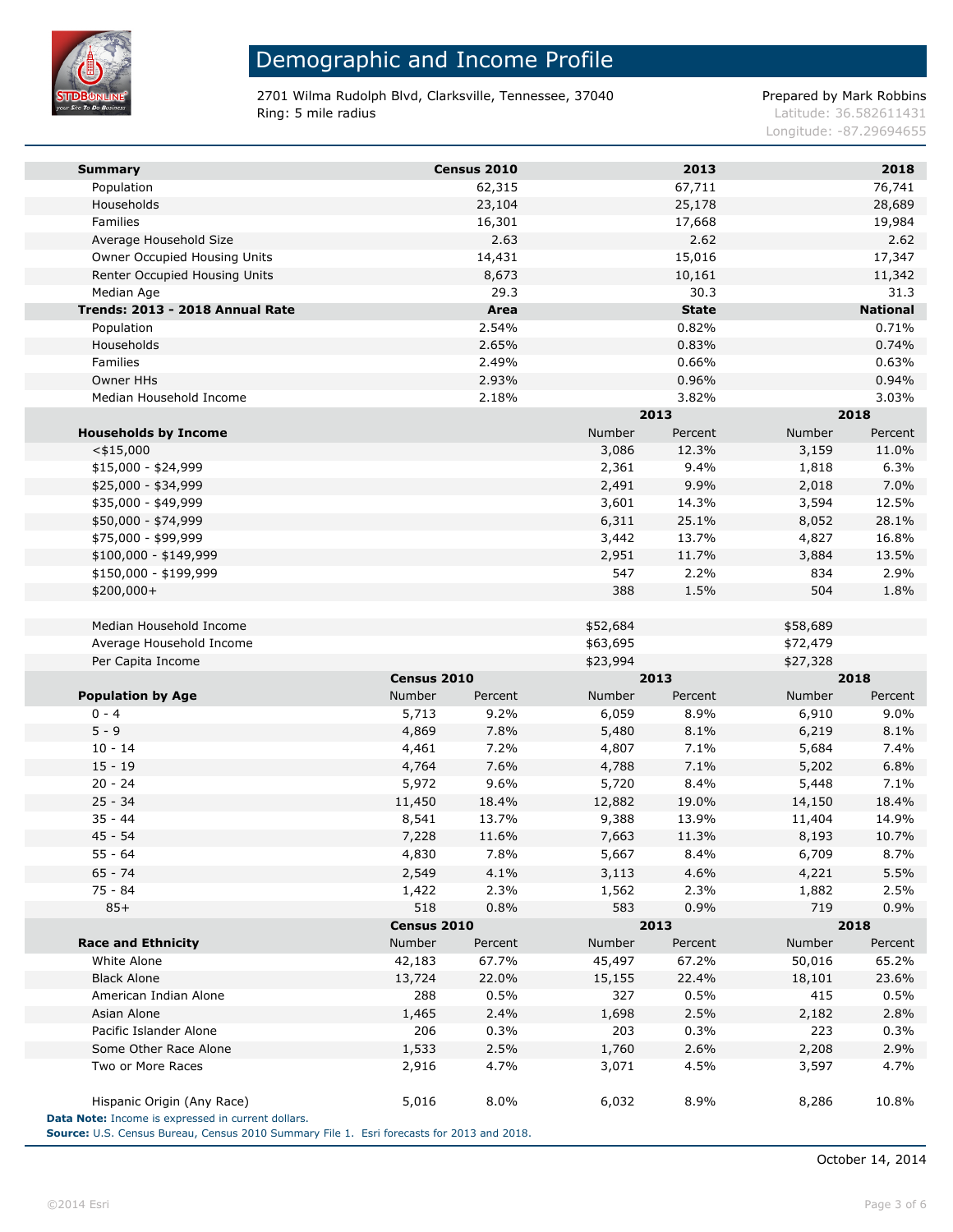

2701 Wilma Rudolph Blvd, Clarksville, Tennessee, 37040 Prepared by Mark Robbins Ring: 5 mile radius Latitude: 36.582611431

### Trends 2013-2018



Population by Age



2013 Household Income



2013 Population by Race



2013 Percent Hispanic Origin: 8.9%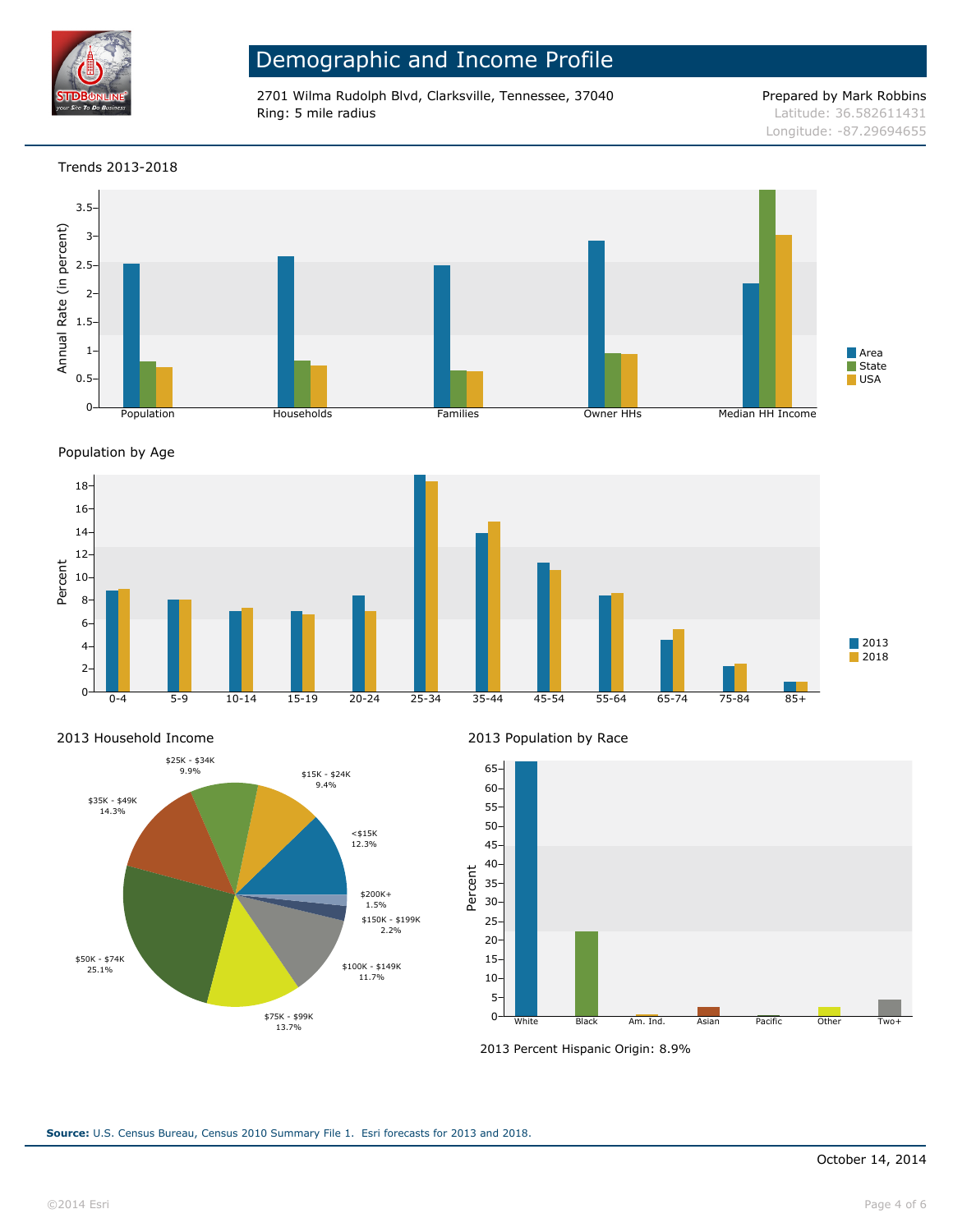

m.

# Demographic and Income Profile

2701 Wilma Rudolph Blvd, Clarksville, Tennessee, 37040 Prepared by Mark Robbins Ring: 7 mile radius and the results of the contract of the contract of the contract of the contract of the contract of the contract of the contract of the contract of the contract of the contract of the contract of the con

Longitude: -87.29694655

| <b>Summary</b>                                     |             | Census 2010 |          | 2013         |               | 2018            |  |
|----------------------------------------------------|-------------|-------------|----------|--------------|---------------|-----------------|--|
| Population                                         |             | 113,634     |          | 122,651      |               | 139,019         |  |
| Households                                         |             | 42,677      |          | 46,103       |               | 52,516          |  |
| <b>Families</b>                                    |             | 29,653      |          | 31,890       |               | 36,044          |  |
| Average Household Size                             |             | 2.61        |          | 2.61         |               | 2.61            |  |
| Owner Occupied Housing Units                       |             | 25,715      |          | 26,571       |               | 30,587          |  |
| Renter Occupied Housing Units                      |             | 16,962      |          | 19,533       |               | 21,929          |  |
| Median Age                                         |             | 29.8        |          | 30.7         |               | 31.8            |  |
| Trends: 2013 - 2018 Annual Rate                    |             | Area        |          | <b>State</b> |               | <b>National</b> |  |
| Population                                         |             | 2.54%       |          | 0.82%        |               | 0.71%           |  |
| Households                                         |             | 2.64%       |          | 0.83%        |               | 0.74%           |  |
| Families                                           |             | 2.48%       |          | 0.66%        |               | 0.63%           |  |
| Owner HHs                                          |             | 2.86%       |          | 0.96%        |               | 0.94%           |  |
| Median Household Income                            |             | 2.30%       |          | 3.82%        |               | 3.03%           |  |
|                                                    |             |             |          | 2013         | 2018          |                 |  |
| <b>Households by Income</b>                        |             |             | Number   | Percent      | <b>Number</b> | Percent         |  |
| $<$ \$15,000                                       |             |             | 6,216    | 13.5%        | 6,578         | 12.5%           |  |
| \$15,000 - \$24,999                                |             |             | 4,910    | 10.7%        | 3,890         | 7.4%            |  |
| \$25,000 - \$34,999                                |             |             | 4,969    | 10.8%        | 4,126         | 7.9%            |  |
| \$35,000 - \$49,999                                |             |             | 7,097    | 15.4%        | 7,239         | 13.8%           |  |
| \$50,000 - \$74,999                                |             |             | 10,674   | 23.2%        | 13,800        | 26.3%           |  |
| \$75,000 - \$99,999                                |             |             | 5,642    | 12.2%        | 8,005         | 15.2%           |  |
| $$100,000 - $149,999$                              |             |             | 4,916    | 10.7%        | 6,562         | 12.5%           |  |
| \$150,000 - \$199,999                              |             |             | 1,088    | 2.4%         | 1,574         | 3.0%            |  |
| \$200,000+                                         |             |             | 592      | 1.3%         | 741           | 1.4%            |  |
|                                                    |             |             |          |              |               |                 |  |
| Median Household Income                            |             |             | \$49,599 |              | \$55,574      |                 |  |
| Average Household Income                           |             |             | \$60,373 |              | \$68,240      |                 |  |
| Per Capita Income                                  |             |             | \$23,004 |              | \$26,051      |                 |  |
|                                                    | Census 2010 |             |          | 2013         |               | 2018            |  |
| <b>Population by Age</b>                           | Number      | Percent     | Number   | Percent      | <b>Number</b> | Percent         |  |
| $0 - 4$                                            | 10,163      | 8.9%        | 10,726   | 8.7%         | 12,226        | 8.8%            |  |
| $5 - 9$                                            | 8,702       | 7.7%        | 9,679    | 7.9%         | 10,952        | 7.9%            |  |
| $10 - 14$                                          | 7,997       | 7.0%        | 8,601    | 7.0%         | 10,086        | 7.3%            |  |
| $15 - 19$                                          | 8,352       | 7.4%        | 8,341    | 6.8%         | 9,051         | 6.5%            |  |
| $20 - 24$                                          | 10,881      | 9.6%        | 10,434   | 8.5%         | 9,847         | 7.1%            |  |
| $25 - 34$                                          | 20,142      | 17.7%       | 22,896   | 18.7%        | 25,560        | 18.4%           |  |
| $35 - 44$                                          | 15,253      | 13.4%       | 16,485   | 13.4%        | 19,912        | 14.3%           |  |
| $45 - 54$                                          | 13,716      | 12.1%       | 14,273   | 11.6%        | 15,098        | 10.9%           |  |
| 55 - 64                                            | 9,340       | 8.2%        | 10,853   | 8.8%         | 12,923        | 9.3%            |  |
| $65 - 74$                                          | 5,218       | 4.6%        | 6,135    | 5.0%         | 8,167         | 5.9%            |  |
| $75 - 84$                                          | 2,886       | 2.5%        | 3,133    | 2.6%         | 3,815         | 2.7%            |  |
| $85+$                                              | 982         | 0.9%        | 1,095    | 0.9%         | 1,381         | 1.0%            |  |
|                                                    | Census 2010 |             |          | 2013         |               | 2018            |  |
| <b>Race and Ethnicity</b>                          | Number      | Percent     | Number   | Percent      | <b>Number</b> | Percent         |  |
| White Alone                                        | 76,737      | 67.5%       | 82,108   | 66.9%        | 90,314        | 65.0%           |  |
| <b>Black Alone</b>                                 | 25,012      | 22.0%       | 27,513   | 22.4%        | 32,816        | 23.6%           |  |
| American Indian Alone                              | 590         | 0.5%        | 672      | 0.5%         | 859           | 0.6%            |  |
| Asian Alone                                        | 2,609       | 2.3%        | 3,034    | 2.5%         | 3,892         | 2.8%            |  |
| Pacific Islander Alone                             | 406         | $0.4\%$     | 396      | 0.3%         | 434           | 0.3%            |  |
| Some Other Race Alone                              | 2,948       | 2.6%        | 3,345    | 2.7%         | 4,174         | 3.0%            |  |
| Two or More Races                                  | 5,332       | 4.7%        | 5,584    | 4.6%         | 6,530         | 4.7%            |  |
|                                                    |             |             |          |              |               |                 |  |
| Hispanic Origin (Any Race)                         | 9,526       | 8.4%        | 11,401   | 9.3%         | 15,581        | 11.2%           |  |
| Data Note: Income is expressed in current dollars. |             |             |          |              |               |                 |  |
|                                                    |             |             |          |              |               |                 |  |